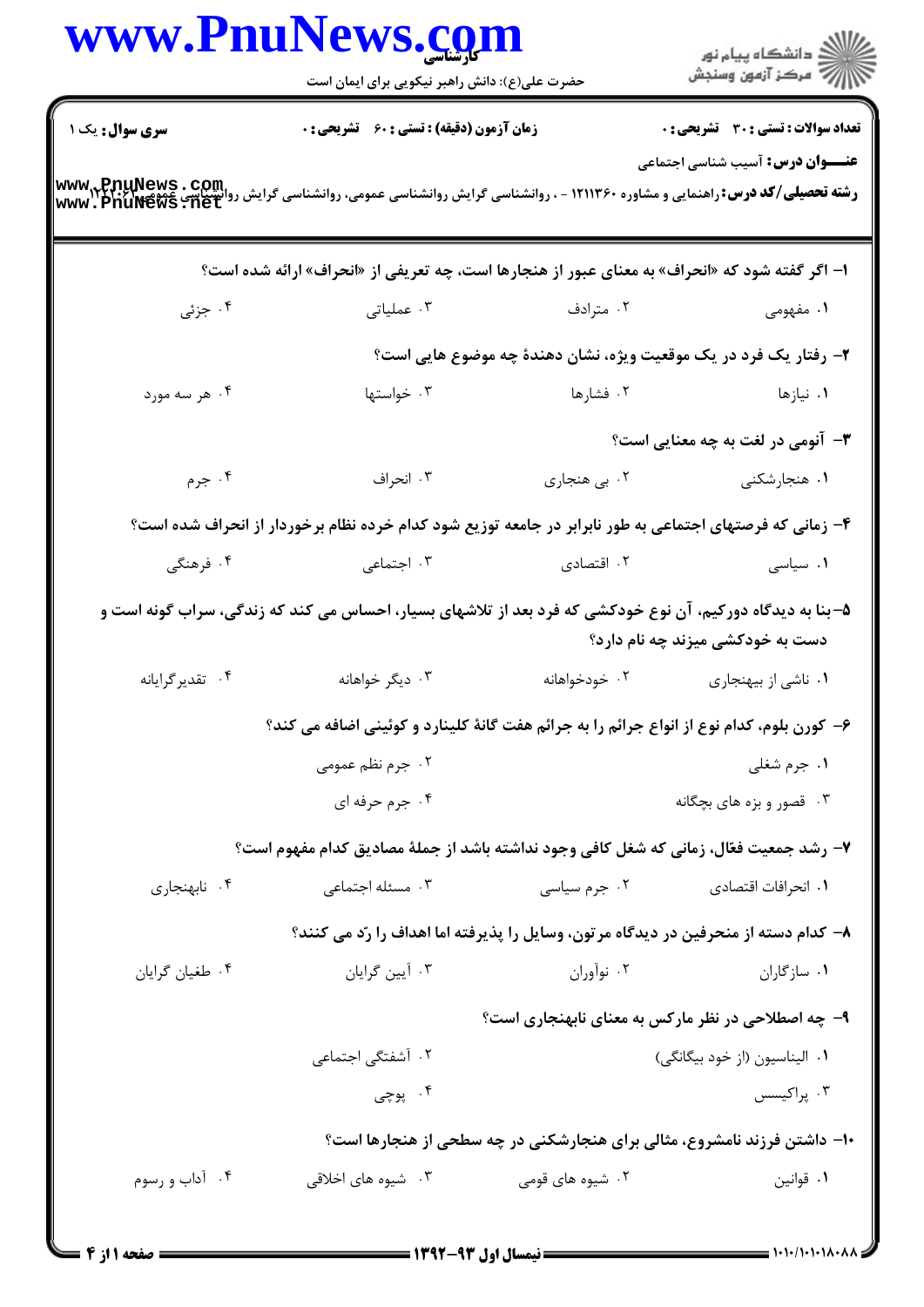|                        | www.PnuNews.com<br>حضرت علی(ع): دانش راهبر نیکویی برای ایمان است                                                                                                         |                                                                                                                                                                                                                                  | ر دانشگاه پيام نور<br>ا∛هرکز آزمون وسنجش                                      |  |
|------------------------|--------------------------------------------------------------------------------------------------------------------------------------------------------------------------|----------------------------------------------------------------------------------------------------------------------------------------------------------------------------------------------------------------------------------|-------------------------------------------------------------------------------|--|
|                        |                                                                                                                                                                          |                                                                                                                                                                                                                                  |                                                                               |  |
| <b>سری سوال : ۱ یک</b> | <b>زمان آزمون (دقیقه) : تستی : 60 ٪ تشریحی : 0</b>                                                                                                                       |                                                                                                                                                                                                                                  | <b>تعداد سوالات : تستی : 30 ٪ تشریحی : 0</b>                                  |  |
|                        | <b>رشته تحصیلی/کد درس: راهنمایی و مشاوره ۱۲۱۱۳۶۰ - ، روانشناسی گرایش روانشناسی عمومی، روانشناسی گرایش رواکست به می<br/>www . PnuMews . net »<br/>www . PnuMews . net</b> |                                                                                                                                                                                                                                  | <b>عنـــوان درس:</b> آسیب شناسی اجتماعی                                       |  |
|                        |                                                                                                                                                                          |                                                                                                                                                                                                                                  | ۱۱– انحرافات دارای کارکرد مثبت در چه حالتی پدیدار می شوند؟                    |  |
|                        | ٠٢ فرا رفتن از هنجارها                                                                                                                                                   |                                                                                                                                                                                                                                  | ٠١. اطلاع كامل فرد از هنجارها                                                 |  |
|                        | ۰۴ همهٔ موارد توأم با هم                                                                                                                                                 |                                                                                                                                                                                                                                  | ۰۳ جایگزینی ارزشهای جدید                                                      |  |
|                        | ۱۲- کدام نوع کجرویها، مثال بهتری برای انحرافات دارای کارکردهای مثبت و منفی به میزان اندک است؟                                                                            |                                                                                                                                                                                                                                  |                                                                               |  |
| ۰۴ جامعه ای            |                                                                                                                                                                          | ۰۲ مکانی مسلمانی در این مسلمان به محلول در مسلمان به محلول مسلمان در این مسلمان در این مسلمان در این مسلمان ای<br>مسلمان این مسلمان این مسلمان در این مسلمان در این مسلمان این مسلمان این مسلمان این مسلمان این مسلمان این مسلما | ۰۱ مقامی                                                                      |  |
|                        |                                                                                                                                                                          |                                                                                                                                                                                                                                  | ۱۳- کدام رویکرد جامعه شناختی در تحلیل کج رفتاری به اصول بقای نظام تأکید دارد؟ |  |
| ۰۴ تلفیقی              | ۰۳ ساختی ـ کارکردی                                                                                                                                                       | ۰۲ تضاد                                                                                                                                                                                                                          | ۰۱ کنش متقابل                                                                 |  |
|                        | ۱۴- کدام جامعه شناس، کجرفتاری را به عملی که احساسات جمعی را جریحه دار می کند تعریف کرده است؟                                                                             |                                                                                                                                                                                                                                  |                                                                               |  |
| ۰۴ دورکیم              | ۰۳ مرتون                                                                                                                                                                 | ۰۲ مارکس                                                                                                                                                                                                                         | ۰۱ کنت                                                                        |  |
|                        |                                                                                                                                                                          |                                                                                                                                                                                                                                  | ۱۵- جرائم یقه سفیدها در نظریه مرتون مثالی برای کدامیک از انواع کجروی است؟     |  |
| ۰۴ شورش                | ۰۳ انزوا گزینی                                                                                                                                                           | ۰۲ شعائرگرايي                                                                                                                                                                                                                    | ۰۱ نوآوري                                                                     |  |
|                        |                                                                                                                                                                          |                                                                                                                                                                                                                                  | ۱۶- در دیدگاه " اگ برن" فاصلهٔ بین فرهنگ مادی و فرهنگ غیرمادی چه نام دارد؟    |  |
| ۰۴ واماندگی فرهنگی     | ۰۳ پیوند افتراقی                                                                                                                                                         | ۰۲ خرده فرهنگ                                                                                                                                                                                                                    | ۰۱ ارتباطات متفاوت                                                            |  |
|                        | ۱۷– در نظریه کلوآرد و اوهلین، افراد متعلق به کدام خرده فرهنگ به اموال و اماکن شهری صدمه وارد می کنند؟                                                                    |                                                                                                                                                                                                                                  |                                                                               |  |
| ۰۴ بزه کار             | ۰۳ مخالف                                                                                                                                                                 | ۰۲ کناره گیر                                                                                                                                                                                                                     | ۰۱ جنایتکار                                                                   |  |
|                        |                                                                                                                                                                          |                                                                                                                                                                                                                                  | <b>۱۸- کدام عامل خانوادگی در بروز انحرافات، نقش مؤثری ندارد؟</b>              |  |
| ۰۴ نزاع                | ۰۳ کاهش نظارت                                                                                                                                                            | ۰۲ تنش                                                                                                                                                                                                                           | ۰۱ رویکرد سنتی                                                                |  |
|                        | ۱۹- در نظریهٔ هیرشی، عامل پیوند فرد و جامعه که مرتبط با زمان و انرژی محدود افراد تعریف شده است چه نام دارد؟                                                              |                                                                                                                                                                                                                                  |                                                                               |  |
| ۰۴ اعتقاد              | ۰۳ درگیری                                                                                                                                                                | ۰۲ تعهد                                                                                                                                                                                                                          | ۰۱ وابستگی                                                                    |  |
|                        | ۲۰– کدام نظریه پرداز معتقد است که طبقهٔ حاکم توجه را از قانون شکنان داخل حلقهٔ خود منحرف می سازد؟                                                                        |                                                                                                                                                                                                                                  |                                                                               |  |
| ۰۴ ساترلند             | ۰۳ هیرشی                                                                                                                                                                 | ۰۲ مارکس                                                                                                                                                                                                                         | ۰۱ مرتون                                                                      |  |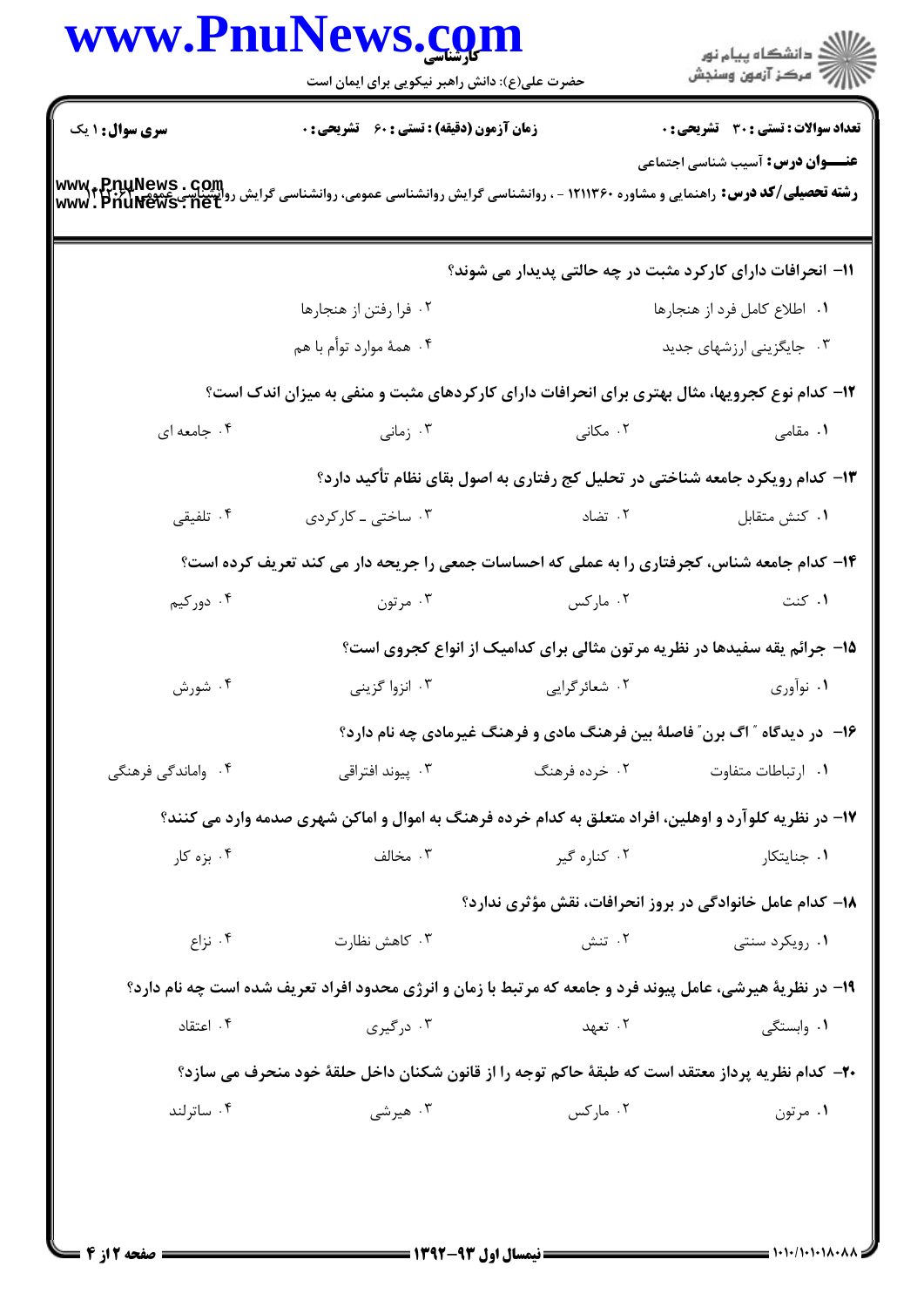|                  | www.PnuNews.com<br>حضرت علی(ع): دانش راهبر نیکویی برای ایمان است                                                                                                          |                                                                                  | ڪ دانشڪاه پيا <sub>م</sub> نور<br>۾ مرڪز آزمون وسنجش |
|------------------|---------------------------------------------------------------------------------------------------------------------------------------------------------------------------|----------------------------------------------------------------------------------|------------------------------------------------------|
| سری سوال: ۱ یک   | زمان آزمون (دقیقه) : تستی : 60 ٪ تشریحی : 0                                                                                                                               |                                                                                  | <b>تعداد سوالات : تستی : 30 ٪ تشریحی : 0</b>         |
|                  | ر ت می کند و تقسیم کرد .<br><b>رشته تحصیلی/کد درس:</b> راهنمایی و مشاوره ۱۲۱۱۳۶۰ - ، روانشناسی گرایش روانشناسی عمومی، روانشناسی گرایش روانیسی عمو<br>www . Pnuliews . net |                                                                                  | <b>عنـــوان درس:</b> آسیب شناسی اجتماعی              |
|                  | <b>۳۱</b> – کدام از دسته از فمینیستها معتقد است که زنان در اکثر موارد، طوری جامعه پذیر می شوند که خشونت و استثمار را حق                                                   |                                                                                  | خود می دانند و می پذیرند؟                            |
| ۰۴ سوسیالیست     | ۰۳ رادیکال                                                                                                                                                                | ۰۲ محافظه کار                                                                    | ۰۱ مارکسیست                                          |
|                  |                                                                                                                                                                           | ۲۲- دیدگاه انگ زنی، جوهر انحراف را در چه موضوعی می داند؟                         |                                                      |
|                  | ۰۲ شرایط وقوع عمل و وضعیت کنش گر                                                                                                                                          |                                                                                  | ٠١. خوڊ عمل                                          |
|                  | ۰۴ از خود بیگانگی کارگران                                                                                                                                                 |                                                                                  | ٠٣ اختلاف طبقات                                      |
|                  | <b>۲۳</b> - هاوارد بکر در کتاب «غریبه ها» به توضیح و حمایت چه دیدگاهی در تحلیل انحرافات پرداخته است؟                                                                      |                                                                                  |                                                      |
| ۰۴ انگ زنی       | ۰۳ پیوند اجتما <i>ع</i> ی                                                                                                                                                 | ۰۲ کنش متقابل                                                                    | ۰۱ ساختی ـ کارکردی                                   |
|                  |                                                                                                                                                                           | ۲۴- مشاهدهٔ مستقیم جزو کدام دسته از روشهای مطالعاتی در انحرافات اجتماعی است؟     |                                                      |
| ۰۴ پیمایشی       |                                                                                                                                                                           |                                                                                  | ۱. ژرفانگر                                           |
|                  | ۲۵– در کدام نوع پیمایش در مطالعات انحرافات، از آزمودنیها پرسشهایی از میزان و کیفیت مشارکت آنان در کجروی صورت می                                                           | گیرد تا میزان و توزیع واقعی هنجارشکنان مشخص شود؟                                 |                                                      |
| ۰۴ موردی         | ۰۳ بزه دیدگی                                                                                                                                                              | ۰۲ خود گزارشی                                                                    | ٠١ مشاهده مشاركتى                                    |
|                  | ۲۶- در اقتصاد ایران، بین یک درصد افزایش در بودجه دولتی با پرونده های اختلاس چه رابطه ای مشاهده شده است؟                                                                   |                                                                                  |                                                      |
|                  | ۰۲ رابطهٔ منفی در جهت کاهش اختلاس                                                                                                                                         | ۰۱ رابطهٔ خیلی قوی در حد ۸۰ درصد افزایش در اختلاس                                |                                                      |
|                  | ۰۴ عدم مشاهدهٔ رابطهٔ خاصی                                                                                                                                                |                                                                                  | ٠٣ رابطة برابر و ميزان افزايش يكسان                  |
|                  |                                                                                                                                                                           | ۲۷- مصرف زیاد مواد مخدر در ایران، عمدتاً تابع چه عواملی است؟                     |                                                      |
| ۰۴ فرهنگی        | ۰۳ بیرونی و درونی                                                                                                                                                         | ۰۲ درونی                                                                         | ۰۱ بیرونی                                            |
|                  |                                                                                                                                                                           | ۲۸– در ایران، چه نوع قتل هایی از بیشترین درصد در میان انواع قتل ها برخوردار است؟ |                                                      |
| ۰۴ جنسی و ناموسی | ا اتفاقی $\cdot$ ۳                                                                                                                                                        | ۰۲ نزاع خیابانی                                                                  | ۰۱ تسویه حساب مالی                                   |
|                  | ۲۹- در استان های صنعتی تر نسبت به استان های کمتر صنعتی در ایران، آمار سرقت ها چگونه است؟                                                                                  |                                                                                  |                                                      |
|                  | ۰۲ کمتر                                                                                                                                                                   |                                                                                  | ۰۱ بیشتر                                             |
|                  | ۰۴ آمار دقیقی وجود ندارد.                                                                                                                                                 |                                                                                  | ۰۳ تفاوتی ندارد.                                     |
|                  |                                                                                                                                                                           |                                                                                  |                                                      |

 $\blacksquare$